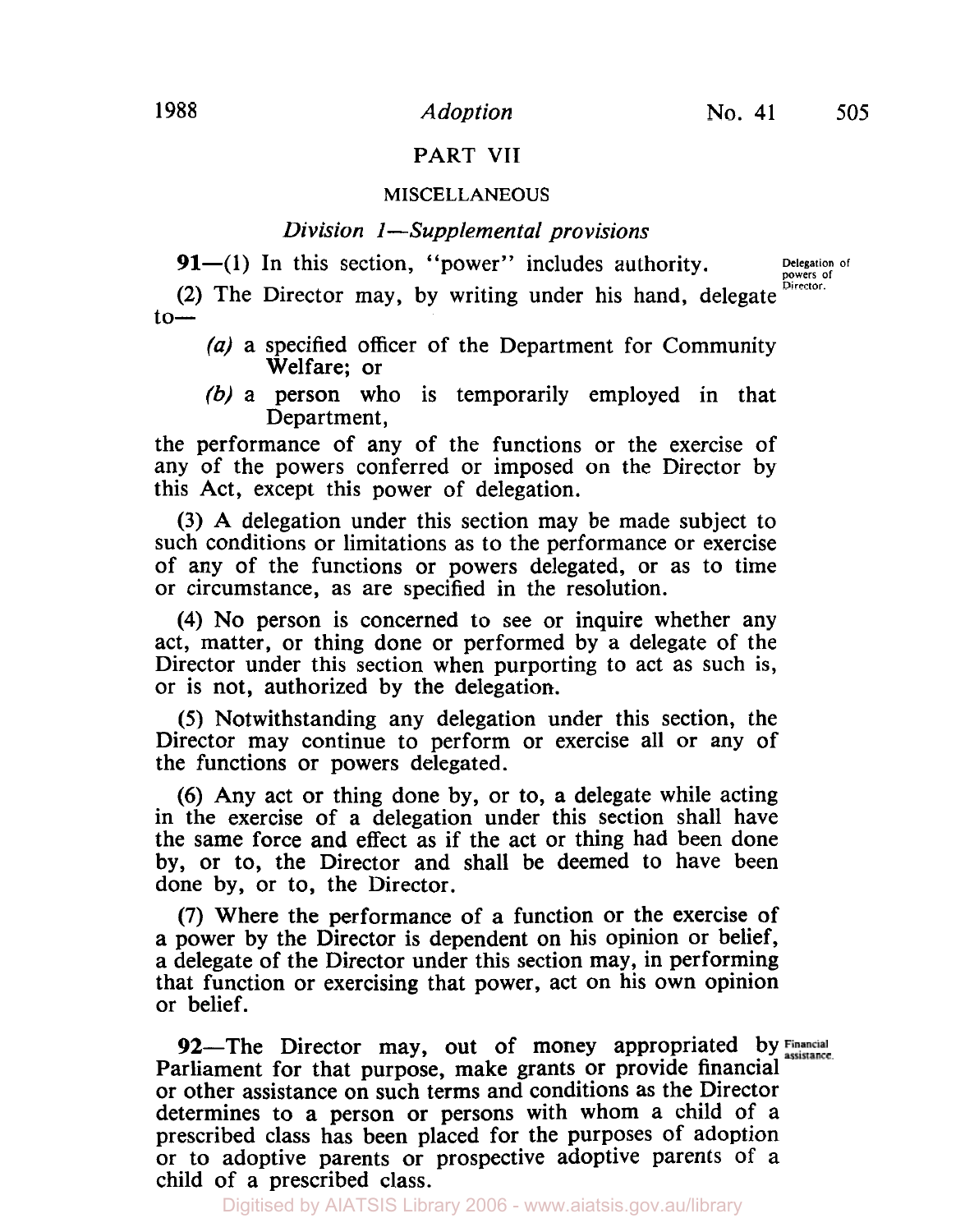Hearings to be **93**—(1) An application under this Act shall not be heard in open court and persons who are not parties to the proceedings or their legal representatives shall, except as otherwise directed by the court, be excluded during the hearing of such an application.

> (2) **A** court may, at the hearing of an application under this  $Act-$

- *(a)* order a child to leave the room or other place in which the court is hearing the application at any time during the hearing if it is of opinion that such a direction should be given in the interests of the child; and
- (b) order a person to leave the room or other such place during the examination of a witness.

**94—On the hearing of an application for an adoption order—** 

- *(a)* where the application is made by the Director, the Director or a person appointed by him for the purpose; or
- (b) where the application is made by the principal officer of an approved agency, the principal officer or a person appointed by him for the purpose,

may appear at the hearing, address the court, and call, examine, and cross-examine witnesses.

**signatures.** 

**Judicial notice of** 95-In proceedings under this Act, judicial notice shall be taken of the signature of a person who holds or has held, or is acting or has acted in, the office of the Director, or the corresponding office in another State or a Territory or of any delegate of any such person, appearing on a document and of the fact that, at the time the document was signed by the person, the person held, or was acting in, that office.

**Certified copies. &c., of adoption order to be evidence.** 

# 96-In any proceedings in a court-

*(a)* a certified copy of an order for the adoption of a child made by a court (whether in Tasmania or elsewhere) or a certificate or extract giving particulars of any such order and purporting to be signed by an officer of the court which made the order; or **order;** or Unit and the Digitised by AIATSIS Library 2006 - www.aiatsis.gov.au/library

**principal officer.**  *&c.,* **may appear at hearings.**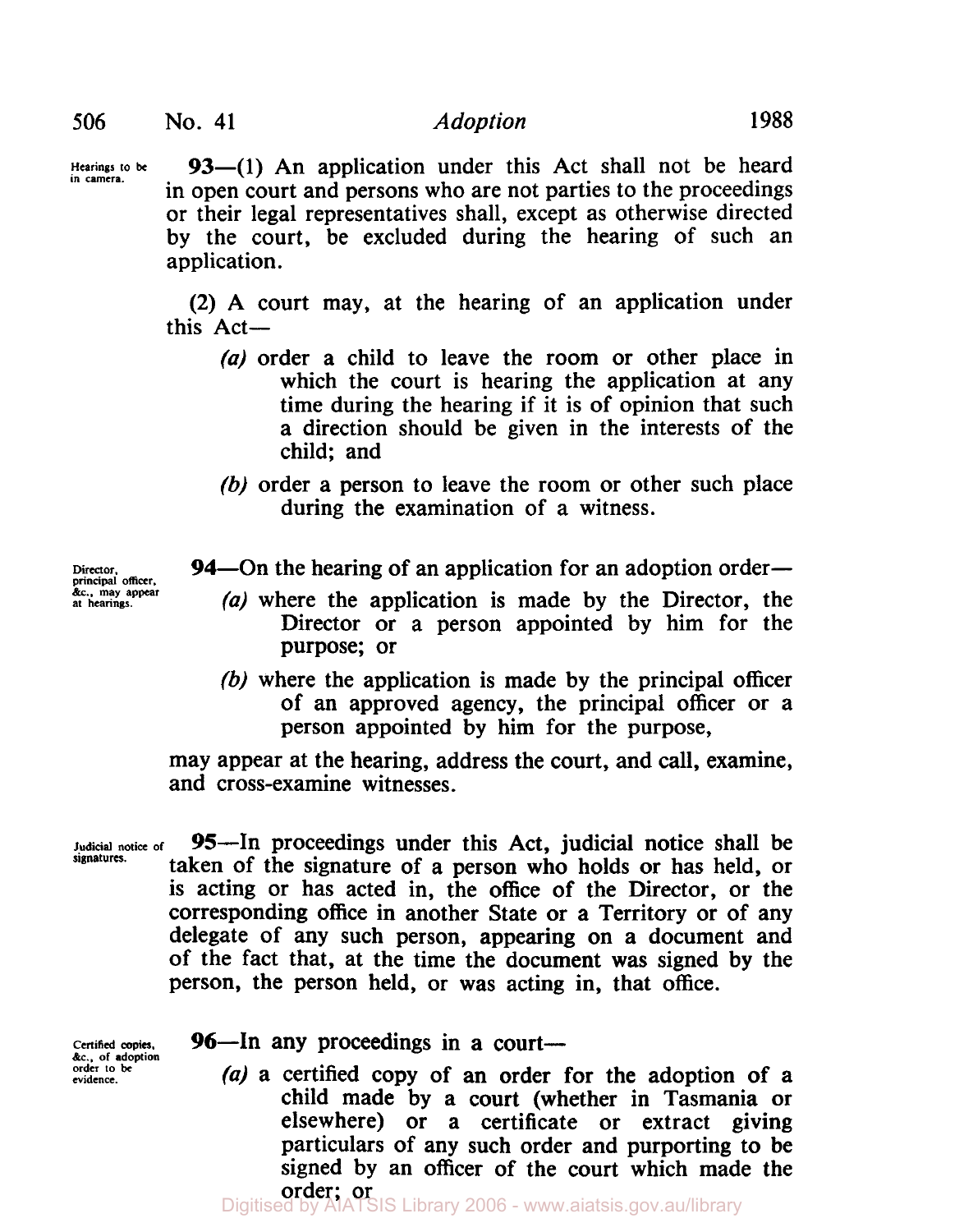# 1988 Adoption No. **41** *507*

(b) a certified copy of an entry in a public official record of the adoption of children (whether kept in Tasmania or elsewhere) or a certificate or extract giving particulars of any such entry and purporting to be signed by the person having the custody of that record,

is evidence of the making of the order and of the facts stated in the order or the entry.

97-(1) Where an application is made by a person or persons **Fees for assess**to the Director for a report relating to the suitability of that **cants** for a popperson or those persons-

(a) to adopt a non-citizen child; or

*(b)* to adopt a child in a place outside Australia,

(whether or not in either case the child is identified), the Director may make the report and require payment by the applicant or applicants of a fee not exceeding the amount prescribed for the purposes of this section in relation to applications of that class.

(2) Where a fee has been paid under subsection (1) and, before the report is made, notice in writing is given to the Director by the applicant or applicants that he or they are not proceeding with a proposal to adopt a non-citizen child or a child in a place outside Australia, the Director may refund the whole or a part of the fee to him or them.

98—The Director or the principal officer of an approved waiver of fees. agency may waive or reduce, in a particular case or class of case, fees that would otherwise be payable pursuant to this Act to the Director or principal officer, as the case may be.

 $99- (1)$  A person who-

**Indentities** of **certain** persons

- (a) conducts any arrangement for or relating to the **revealed**. adoption of a child in respect of whose adoption a general consent has been given;
- (b) signs, or files in a court, any document relating to the hearing of an application for an adoption order;

**or**<br>Digitised by AIATSIS Library 2006 - www.aiatsis.gov.au/library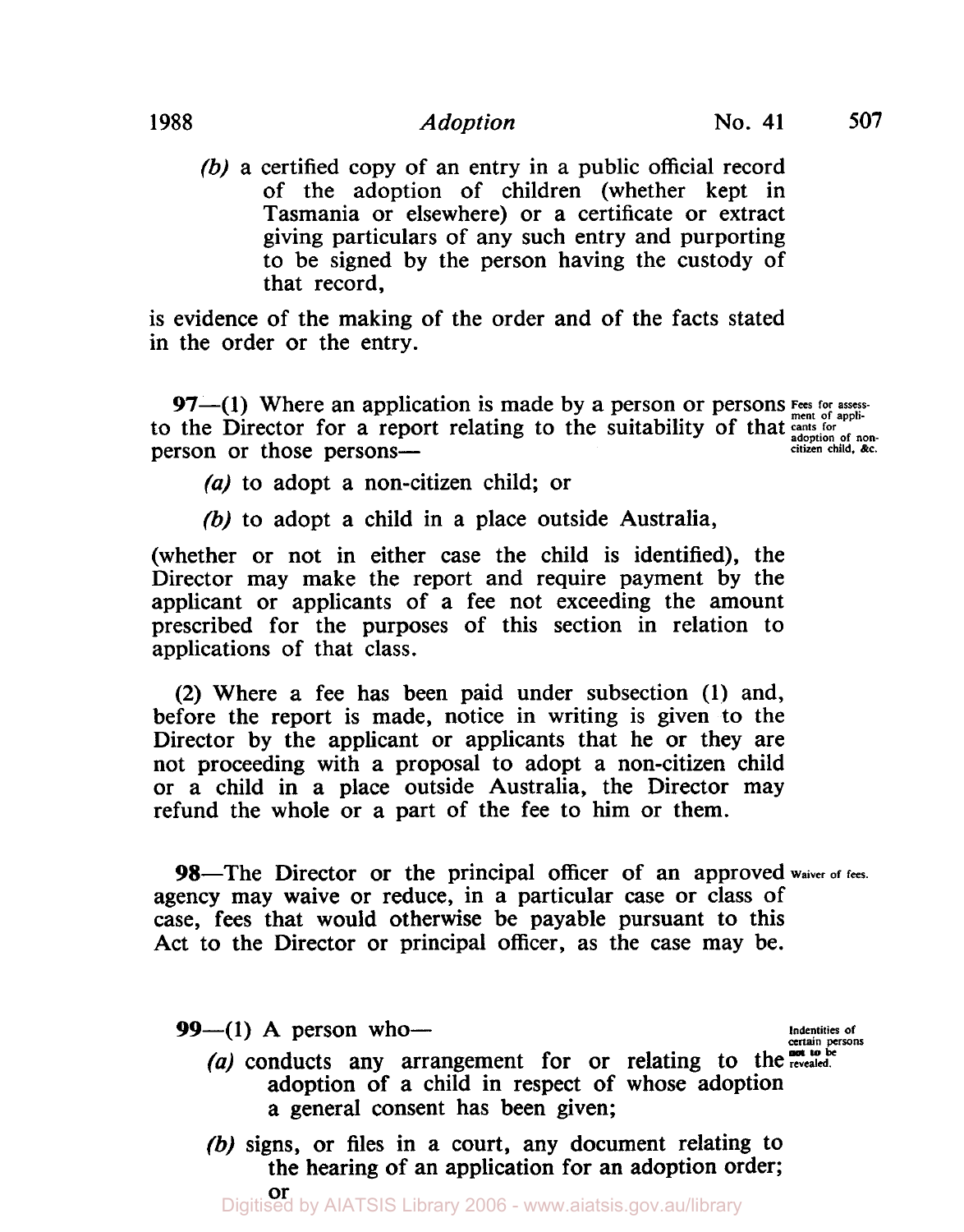**(c)** appears before a court in connection with the hearing of such an application,

shall, so far as is practicable, take such steps as are necessary to ensure that the identities of the child and his natural parents are not revealed to the adoptive parents and that the identities of the adoptive parents are not revealed to the natural parents of the child.

(2) Subsection **(1)** does not prevent the disclosure of identities of persons referred to in that subsection in a case where that disclosure is authorized in writing by the adoptive parents or prospective adoptive parents, as the case may be, and each of the persons who has signed a consent to the adoption.

100-A report to a court under section **24 (1)** shall not, except as the court otherwise orders, be made available to any person, including a party to the proceedings for the purposes of which the report is made. **reports not to be** 

**Restriction on** inspection of *records*.

**Contents of disclosed.** 

> 101—Except as provided by the regulations, the records of proceedings of a court under this Act are not open to inspection.

### *Division 2-Offences*

- 102-This Part does not apply in respect of acts occurring outside Tasmania, but, unless otherwise expressly provided, does apply in respect of acts done in Tasmania-**Territorial appli- cation of Part.** 
	- *(a)* in relation to, or with a view to, the adoption of a child in another State, a Territory, or a country outside Australia; or
	- (b) in relation to arrangements with a view to the adoption in Tasmania of a child who is resident in a country outside Australia.

Destruction,<br>removal, &c., of **adoption records.** referred to in section **71** is guilty of an offence. 103-A person who destroys, removes, or conceals records

**Taking away.** 

*Ac., Adopted*<br> *Child by natural* of a child but is not, by reason of an adoption of the child, 104-A person who is the father, mother, or a guardian to be treated in law as the father, mother, or guardian of the child who takes, leads, entices, or decoys the child away or detains the child, with intent to deprive an adoptive parent of the child, is guilty of an offence.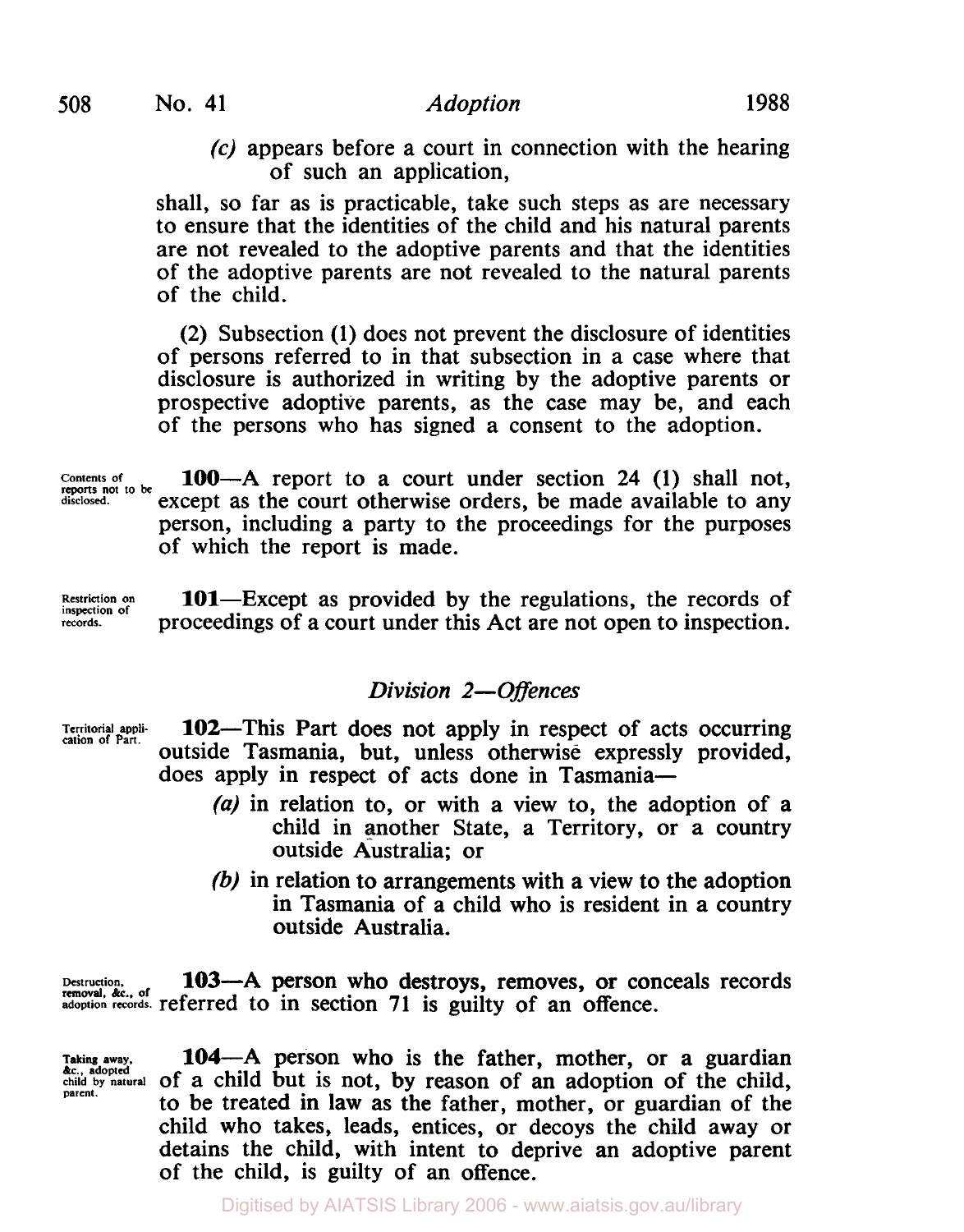105-A person who receives or harbours a child on behalf *Harbouring child* of a person who, to his knowledge, has taken, led, enticed, adoptive parents. or decoyed the child away, or is detaining the child, in contravention of section **104,** is guilty of an offence.

106-A person who uses or threatens to use any force or Undue influence. restraint, or does, or threatens to do, any injury, or causes, or threatens to cause, any detriment of any kind to a parent or guardian of a child with a view-

- $(a)$  to inducing that parent or guardian to offer or refrain from offering the child for adoption under this Act; or
- $(b)$  to influencing the parent or guardian in the expression of any wishes contained in an instrument of consent to the adoption of a child,

is guilty of an offence.

107-(1) Subject to this section, a person who, whether  $P_{\text{system of}}$  conbefore or after the birth of the child concerned, makes, gives, adoptions, &c. or receives, or agrees to make, give, or receive, a payment, reward, or other inducement for or in consideration of-

- (a) the adoption or proposed adoption of the child;
- (b) the giving of consent, or the signing of an instrument of consent, to the adoption of the child;
- **(c)** the transfer of the possession or custody of a child with a view to the adoption of the child; or
- (d) the making of arrangements with a view to the adoption of a child,

is guilty of an offence.

(2) Subsection (1) does not apply to or in relation to any of the following payments or rewards in connection with an adoption or proposed adoption under this Act or under the law of another country:—

(a) a payment of legal expenses;

- (b) a payment of fees authorized under section 97 or under the regulations;
- *(c)* a payment made by the adoptive parents, with the approval in writing of the Director or with the approval of the court, in respect of the hospital and medical expenses reasonably incurred in connection with the birth of the child or the antenatal or post-natal care and treatment of the mother of the child or of the child;

Digitised by AIATSIS Library 2006 - www.aiatsis.gov.au/library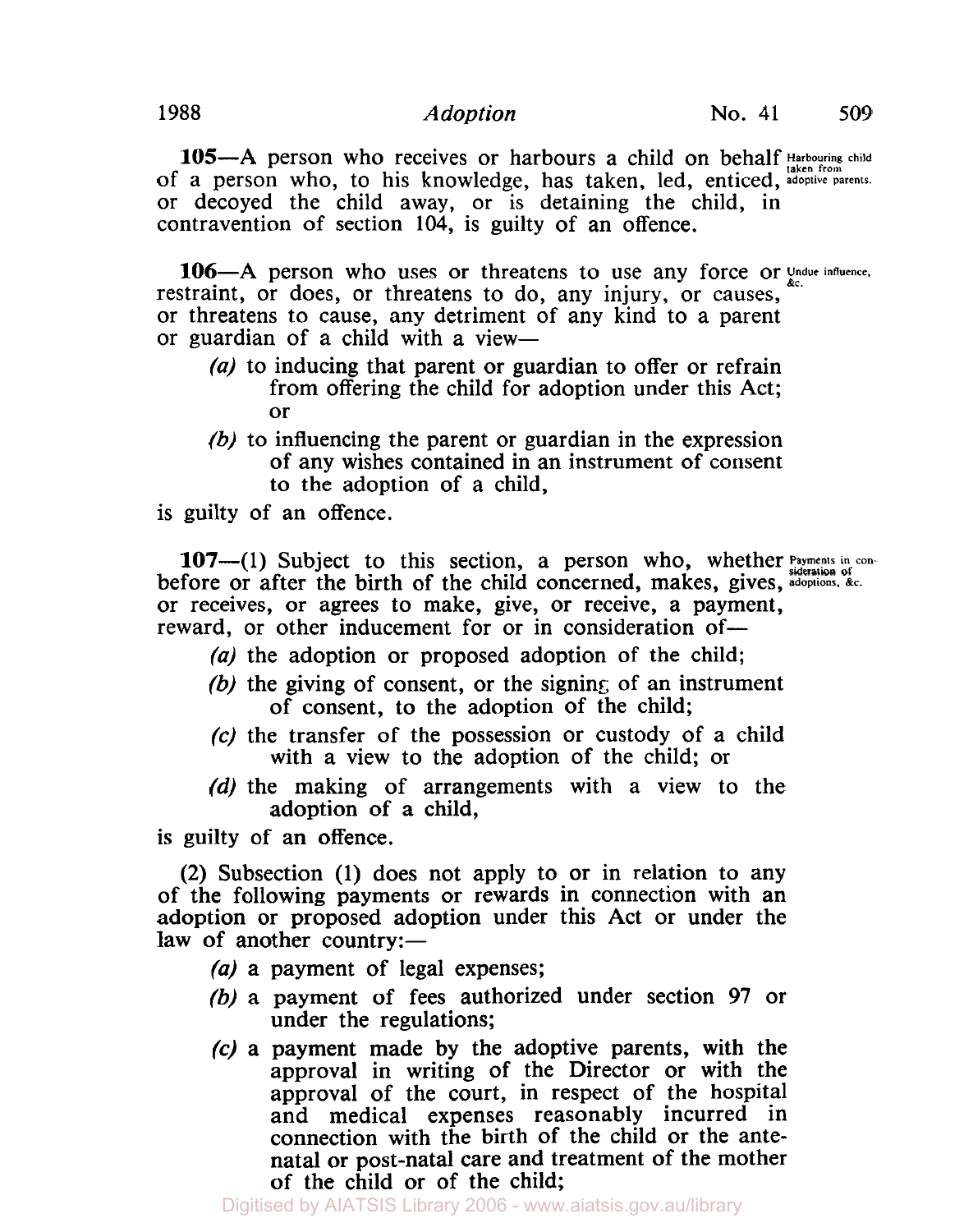- (d) a payment by the Director made in accordance with section **92;**
- (e) any other payment or reward authorized by the Director or by the court.

(3) Subsection **(1)** does not apply to or in relation to a payment or reward in connection with an adoption or proposed adoption under the law of another State or a Territory if the making of the payment or the giving of the reward or any agreement to do so would have been lawful if it had taken place in that State or Territory.

**Restrictions** 

**108—(1)** Subject to this section, a person who publishes, or causes to be published, in a newspaper or periodical, or by means of broadcasting, television, or public exhibition, any advertisement, news item, or other matter indicating (whether or not in relation to a particular child, born or unborn) that—

- *(a)* a parent or guardian of **a** child wishes to have the child adopted;
- (b) a person wishes to adopt a child; or
- **(c)** a person is making, or is willing to make, arrangements with a view to the adoption of a child,

is guilty of an offence.

**(2)** Subsection **(1)** does not apply in relation to an advertisement or other matter that has been approved by the Director or by the principal officer of an approved agency.

**Restriction publication of identity of panics.** 

**109-(1)** Subject to this section, a person who at any time publishes, or causes to be published, in a newspaper or periodical, or by means of broadcasting, television, or public exhibition in relation to a consent given, or dispensed with, or an application made, under this Act or under a law of another State or a Territory for the adoption of a child or the proceedings on such an application-

*(a)* the name of a prospective adoptive parent;

- (b) the name of the child:
- **(c)** the name of the father, mother, or a guardian of the child; or
- $(d)$  any matter reasonably likely to enable any of those persons to be identified,

is guilty of an offence.

Digitised by AIATSIS Library 2006 - www.aiatsis.gov.au/library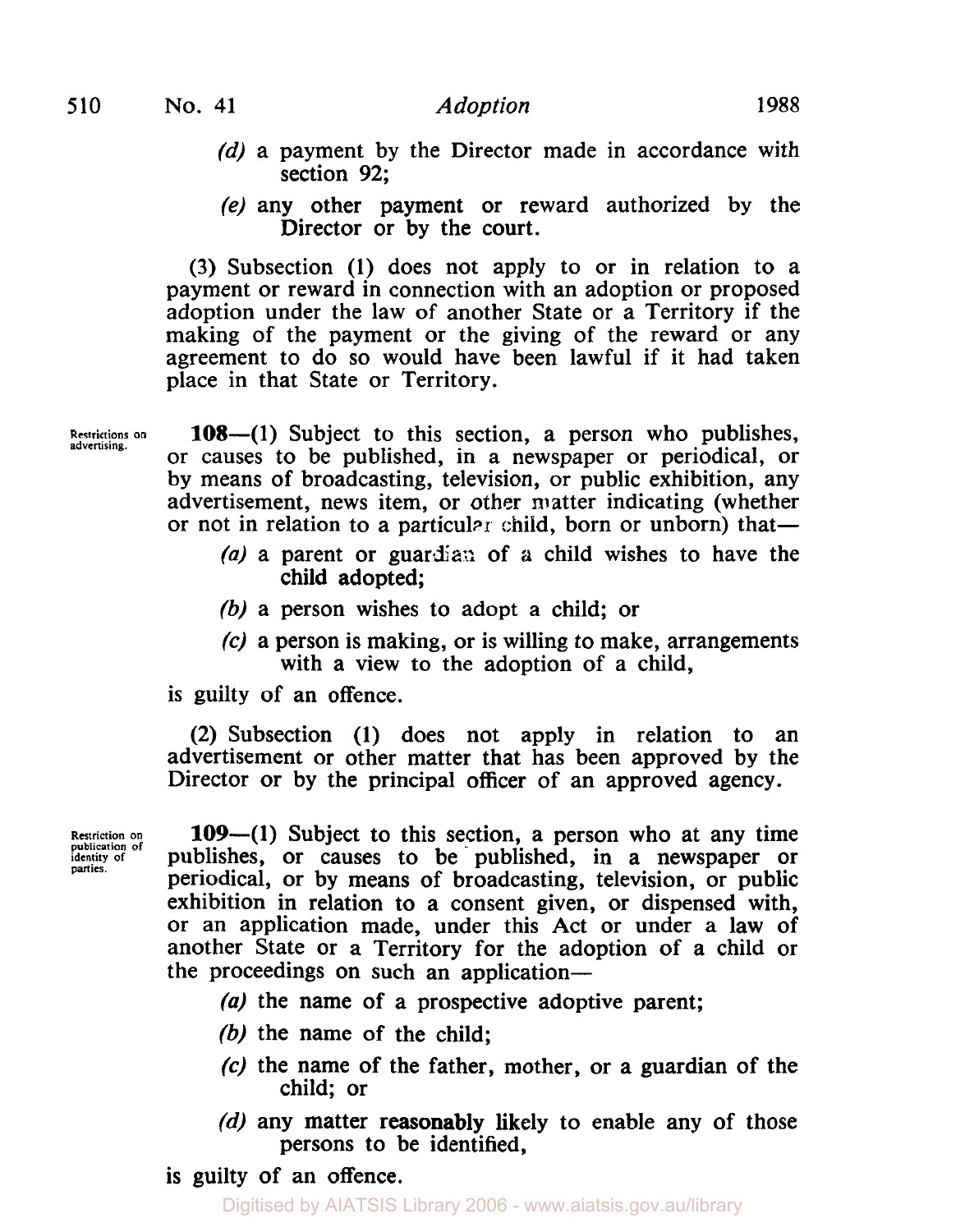- (2) This section does not apply to the publication of matter-(a) with the authority of the court-
	- (i) to which an application for an adoption order was made; or
	- (ii) to which an application under subsection (3) is made;
	- (b) that consists of information that has been obtained under Part **VI** by the person publishing it; or
	- (c) that relates to the name of a parent, other than an adoptive parent, of the child where, in accordance with the adoption order, the name of that parent is shown on the birth certificate of the child issued after the order is made.

(3) A person may apply to the court for authority to publish matter to which subsection (1) applies where-

- (a) the adopted person concerned has attained the age of **18** years; and
- (b) the applicant is a relative of the adopted person.

**110-(1)** A person who, without being authorized in writing Unauthorized for the purpose by the Director or the principal officer of an adoption. approved agency-

- (a) conducts negotiations or makes arrangements with another person with a view to the adoption of a child by that other person;
- (b) transfers or causes to be transferred the possession, custody, or control of a child to some other person or persons with a view to the adoption of the child by that person or those persons; or
- **(c)** receives possession, custody, or control of a child with a view to adopting the child,

is guilty of an offence.

(2) Subsection **(1)** does not apply to, or in relation to, any arrangements made by, or on behalf of, a parent, guardian, or relative of a child for the adoption of the child by a spouse of a parent of the child or by a relative, or a relative and the spouse of the relative, of the child.

**111—(1)** Where the Director requests an agency or other Agency,  $\delta_{\rm g}$ , to  $\overline{c}$  comply with  $\overline{c}$  where the Director requests an agency or center comply with body or a person to give information to the Director or to request for information. another person under Part **VI,** the agency, other body, or person shall comply with the request so far as it or the person is able to do so.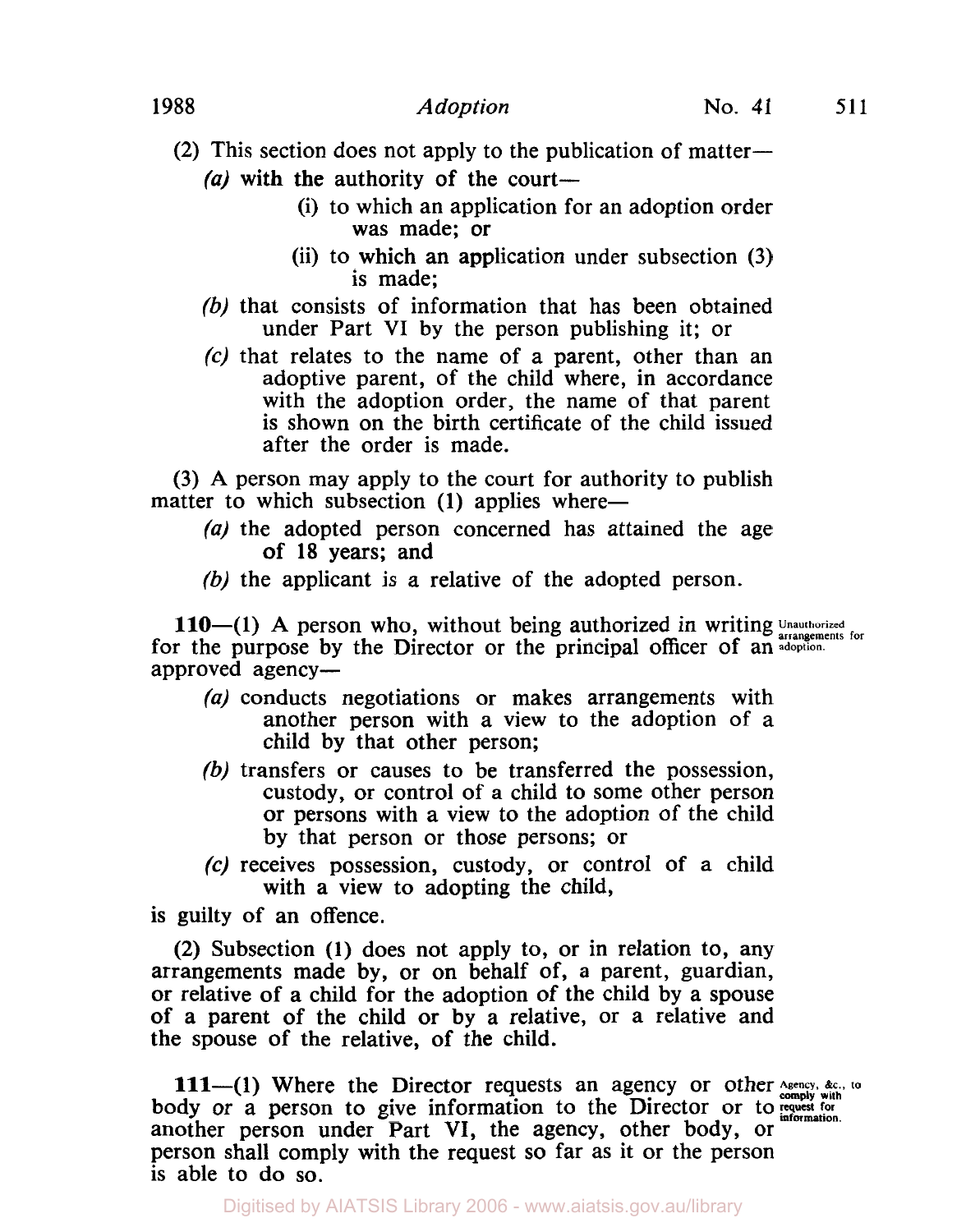**(2)** Where any agency, other body, or person has information to which a request made to it or him under subsection **(1)**  relates, the agency, body, or person, as the case may be, shall comply with the request within **21** days after it is made.

Penalty: Fine not exceeding 10 penalty units.

- False statements. **112**—Any person who, whether orally or in writing, wilfully makes a false statement for the purposes of, or in connection with, a proposed adoption or any other matter under this Act is guilty of an offence.
- **Personation.** 113-Any person who personates or falsely represents himself to be a person whose consent to the adoption of a child is required by this Act or by the law of another State or a Territory is guilty of an offence.
- Presenting forged **114**—Any person who presents, or causes to be presented, to the court in connection with an application for an order for the adoption of a child under this Act a document purporting to be an instrument of consent to the adoption signed by a person whose consent to the adoption is required by this Act knowing-
	- *(a)* that the signature is, or was, forged or obtained by fraud, duress, or other improper means; or
	- (b) that the document has been altered after it has been signed, otherwise than by the person signing it,

is guilty of an offence.

**Improperly witto adoption. nessing consent** 

115-A person shall not subscribe a name as a witness to the signature of a person to an instrument of consent to the adoption of a child, whether under this Act or under the law of another State or of a Territory, except in accordance with Division 3 of Part **II.** 

Penalties. **116**—Any person who is guilty of an offence against this Act for which no penalty is expressly provided is liable on summary conviction to a fine not exceeding **25** penalty units or to imprisonment for a term not exceeding 6 months.

**Prosecutions for this Act. offences against** 

117-(1) Proceedings for an offence against this Act shall not be commenced except by, or with the written consent of, the Director of Public Prosecutions.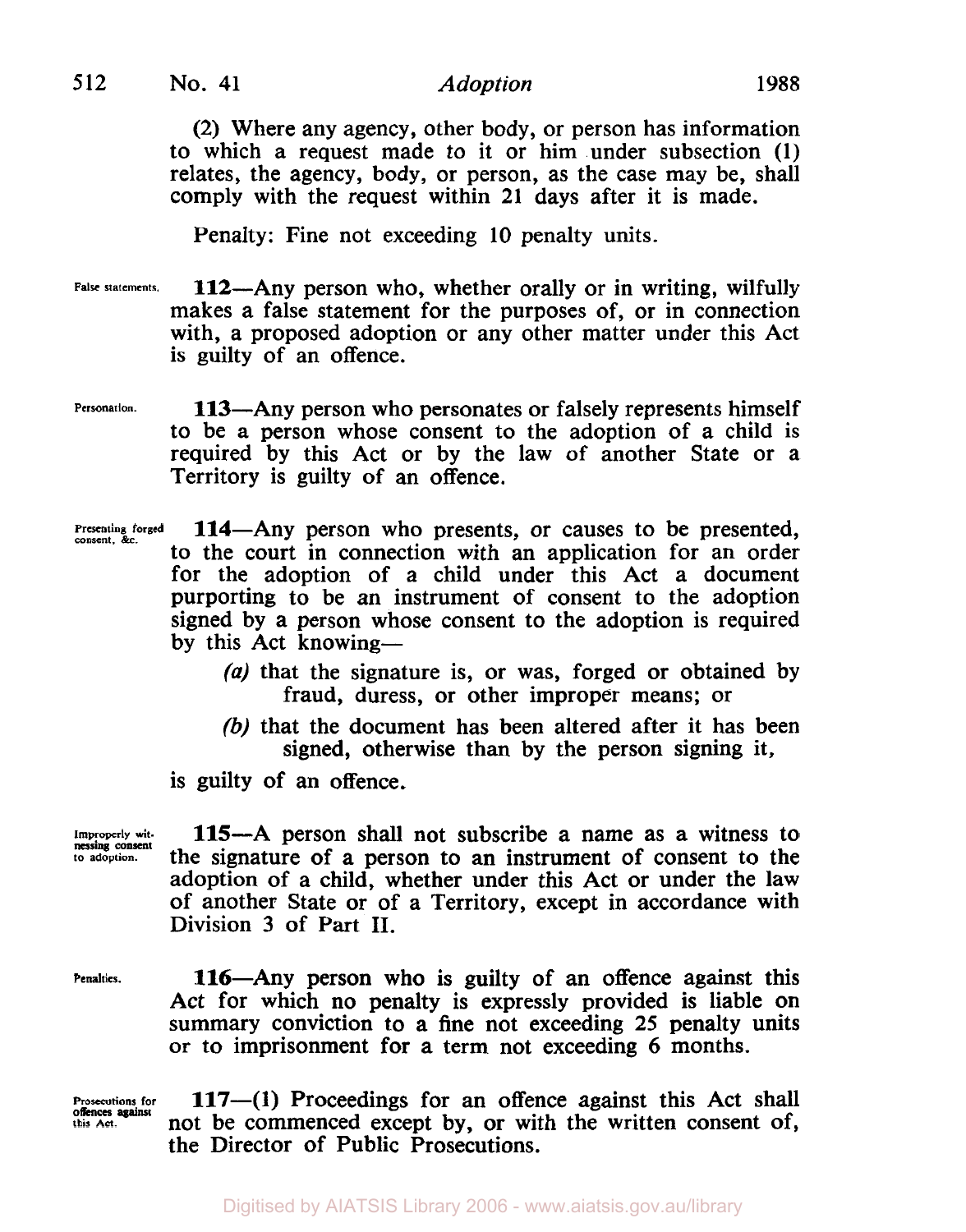#### **1988** *Adoption* **No. 41 513**

**(2)** A prosecution for an offence against this Act may be instituted at any time within **12** months after the commission of the offence or within 6 months after the commission of the offence comes to the knowledge of the complainant, whichever last occurs.

(3) Proof of the time when the commission of any such offence came to the knowledge of the complainant lies on the complainant.

#### *Division 3-Regulations*

**118-(1)** The Governor may make regulations for the Regulations. purposes of this Act.

(2) Without limiting the generality of subsection **(1),** the Governor may make regulations for, or with respect to, the following matters:-

- *(a)* the practice or procedure in or in connection with consents to be used for the purposes of this Act;
- (b) requirements to be observed and facilities to be provided in relation to the making *of* arrangements with a view to the adoption of children;
- *(c)* the qualifications and experience of persons engaged in making arrangements with a view to the adoption of children and standards and procedures to be observed in providing any service to the public in relation to the adoption of children;
- *(d)* notifying the Director of applications for adoption orders;
- *(e)* notifying a change in the address, management, or control of approved agencies and making returns in relation to the conduct of their business;
- **(f)** matters to be considered in the placement of children with a view to adoption under this Act;
- *(g)* the keeping of registers by the Director or the principal officer of an approved agency of persons approved by the Director or principal officer as fit and proper persons to adopt children;
- (h) fees to be paid to the Director or to the principal officer of an approved agency for any service provided under this Act with a view to, or in connection with, the adoption of a person;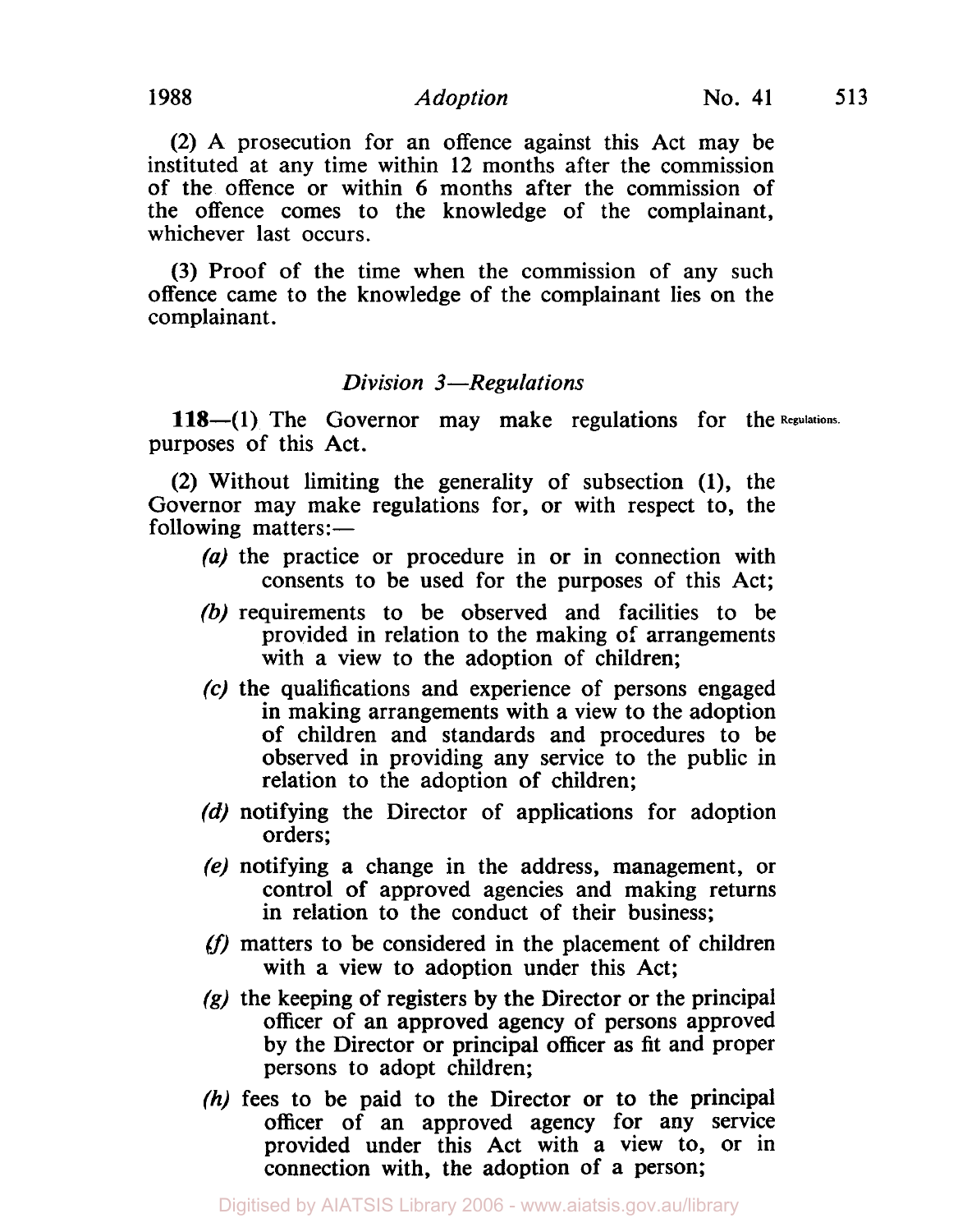- *(i)* the keeping of records for the purposes of section **16;**
- *(J)* fees to be paid for an application under Part VI or for information given to an applicant under that Part;
- *(k)* exempting persons included in particular classes of persons from liability to pay all or any fees prescribed under paragraph (h) or *(j);*
- *(I)* penalties, not exceeding 20 penalty units, for offences against the regulations.

(3) Regulations under this section may provide that it is an offence, punishable on summary conviction, for a person to contravene, or fail to comply with, any of the regulations and may provide in respect of any such offence for the imposition of a penalty not exceeding 20 penalty units and, in the case of a continuing offence, a further penalty not exceeding one penalty unit for each day during which the offence continues.

# *Division 4-Savings and repeals*

**provisions.** 

- Savings and **119**-(1) Except as otherwise provided in this Act-
	- *(a)* all persons, things, and circumstances appointed, or created by, or under, the repealed Act or existing or continuing under that Act immediately before the commencement of this section shall, under and subject to this Act, continue to have the same status, operation, and effect as they respectively would have had if that Act had not been repealed; and
	- (b) in particular and without affecting the generality of paragraph *(a),* the repeal effected by section **120**  does not disturb the continuity of status, operation, or effect of any order, authority, application, decision, consent, register, direction, liability, or right made, affected, issued, granted, given, passed, accrued, incurred, acquired, existing, or continuing by, or under, the repealed Act before the commencement of that section.

**(2)** Subject to this Act, sections **50** and **51,** other than subsection **(4),** apply in relation to an adoption order made under, or continued in force by, a corresponding previous enactment as if this Act had been in force when the order was made and the order had been made under this Act.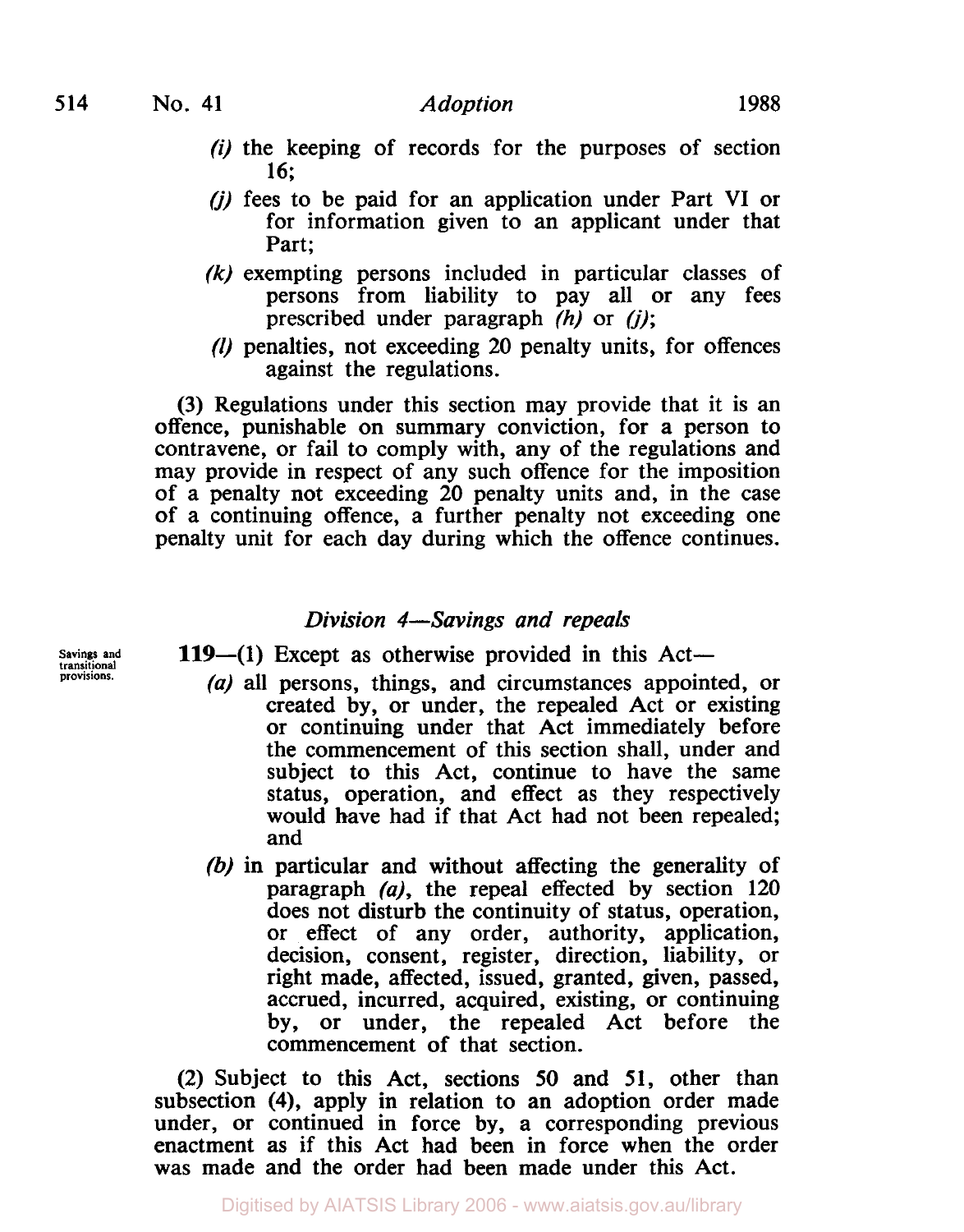(3) In relation to a disposition of property by a person who, or by persons any of whom, died before the commencement of this section, an adoption order referred to in subsection (2) shall have the same effect as if the Act under which it was made were still in operation.

**(4)** Notwithstanding the repeal effected by section **120,** the repealed Act continues to apply to, and in relation to-

- *(a)* arrangements and negotiations for the adoption of a child in respect of whom all consents required under that Act for the adoption have been obtained or dispensed with before the commencement of this section; and
- (b) the making of orders for the adoption of any such child.

120-The *Adoption of Children Act 1968*\* is repealed.

Repeal of *Adoption of Children*<br>*Act 1968*.

**121**—The *Registration of Births and Deaths Act 1895†* is Consequential **Consequents** to amended in the manner specified in Schedule 1.

*Registration of Births and Deaths Act 1895.* 

Digitised by AIATSIS Library 2006 - www.aiatsis.gov.au/library

**No. 33 of 1968. Subsequently amended by No. 37 of 1980 and No. 69 of 1982.** 

<sup>† 59</sup> Vict., No. 9. For this Act, as reprinted up to and including 31st December 1959, see<br>the Reprint of Statutes (1826-1959), Vol. 5. p. 297. Subsequently amended by No. 16<br>of 1963, No. 55 of 1965, No. 46 of 1966, No. 58 **1974, No. 29 of 1984, and No. 19 of 1985, and S.R. 1969, No. 214.**